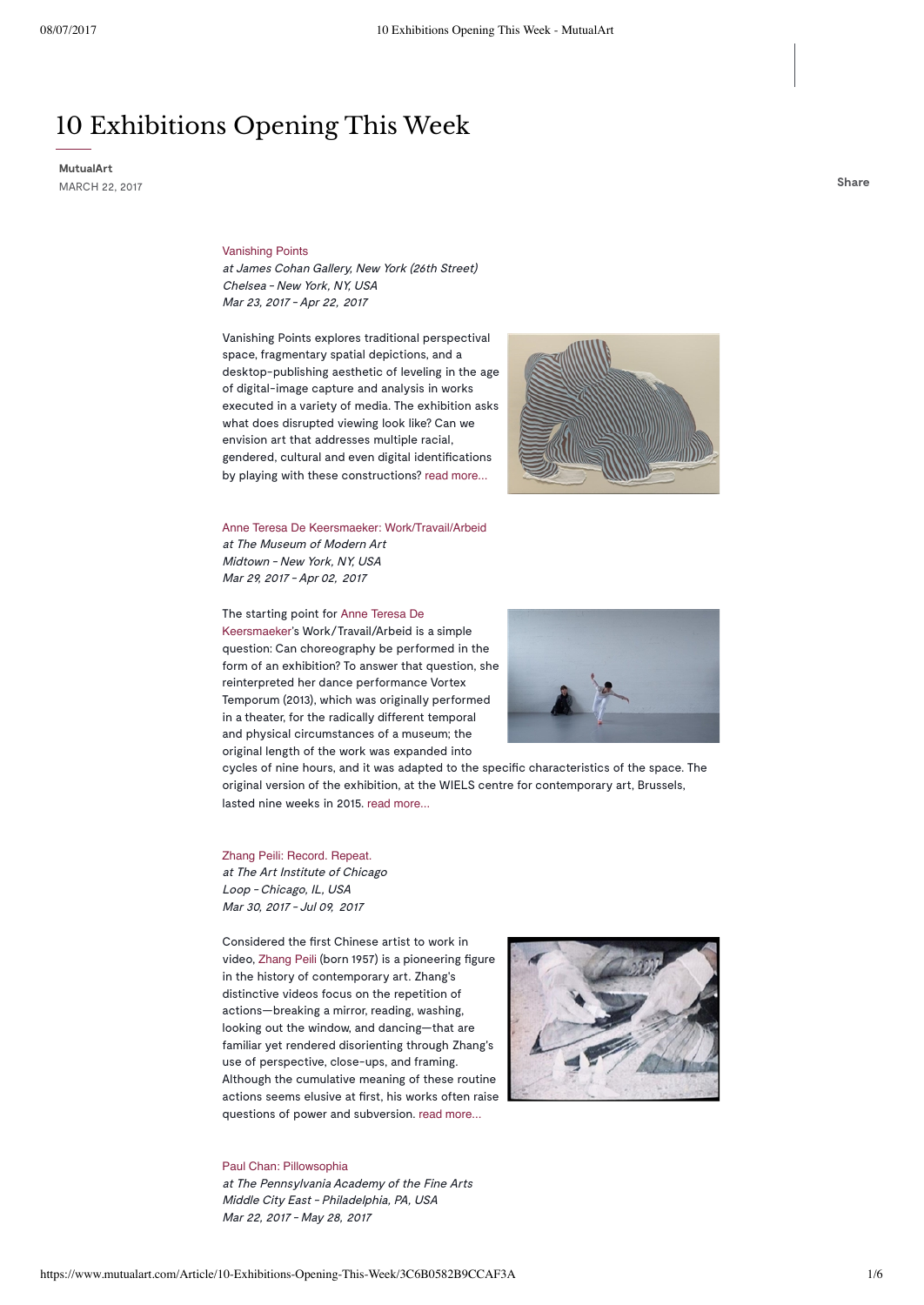artist, writer and publisher who practices political and cultural activism in multiple formats. For this Morris Gallery installation, Chan's sculptural animation Pillowsophia (after Ghostface) is presented alongside his new poem written with Badlands Unlimited, an independent art book publisher founded in 2010 by Chan, titled "New No's." Modeled on the inflatable fluttering figures often seen at car dealerships, Pillowsophia evokes



in a novel animated form metaphors of violence and sacrifice, and uses the symbol of the hoodie as a visual and conceptual anchor. [read more...](https://www.mutualart.com/Exhibition/Paul-Chan--Pillowsophia/D7B3528C049ABEEC)

[BMW Tate Live Exhibition: Ten Days Six Nights](https://www.mutualart.com/Exhibition/BMW-Tate-Live-Exhibition--Ten-Days-Six-N/B8EBC32E11D2DBF2) at Tate Modern Bankside - London, UK Mar 24, 2017 - Apr 02, 2017

Situated in the Tanks, the first BMW Tate Live Exhibition brings together an intergenerational selection of artists that have been invited to stage their work as a space that extends a form of hospitality or community, to other artists and visitors alike. The artists create images of networks and forms of participation that link natural environment with social media, organic and [technological,](https://www.mutualart.com/Exhibition/BMW-Tate-Live-Exhibition--Ten-Days-Six-N/B8EBC32E11D2DBF2) human and non-human. read more...



[Edward Burtynsky: Water](https://www.mutualart.com/Exhibition/Edward-Burtynsky--Water/0551EC0AA20B6C22) at Kunst Haus Wien

Vienna, Austria Mar 23, 2017 - Aug 27, 2017

Canadian photographer [Edward Burtynsky](https://www.mutualart.com/Artist/Edward-Burtynsky/22B3655E126D33E9) (\*1955) became world-famous with his breathtaking largeformat photographs of landscapes shaped by human hand, industrial premises, and major conurbations. The KUNST HAUS WIEN is dedicating Austria's first comprehensive solo exhibition to this artist who, for more than thirty years now, has put his talents at the 'service of a culture of sustainability'. The exhibition showcases Burtynsky's current work cycle on a topic of global



relevance: water as a precious resource, as an element of our everyday lives vital to our bodies and our planet, and as the wellspring of life itself. [read more...](https://www.mutualart.com/Exhibition/Edward-Burtynsky--Water/0551EC0AA20B6C22)

[Erwin Wurm: Football-sized lump of clay on light blue car roof](https://www.mutualart.com/Exhibition/Erwin-Wurm--Football-sized-lump-of-clay-/D2EDFF0105B0F7DF) at Kunsthaus Graz am Universalmuseum Joanneum Graz, Austria Mar 24, 2017 - Aug 20, 2017

The exhibition by [Erwin Wurm](https://www.mutualart.com/Artist/Erwin-Wurm/534CD6995A1CFD51) (\*1954 in Bruck an der Mur) in the Kunsthaus Graz takes as its starting point the open architectural structure of the Kunsthaus. Elements of the performative, participatory and sculptural form are thus connected to one another and to the building. In Wurm's work essential lines of development in the sculpture of the 20th and 21st century emerge – from the object, to the action, to the creating of the image. [read more...](https://www.mutualart.com/Exhibition/Erwin-Wurm--Football-sized-lump-of-clay-/D2EDFF0105B0F7DF)

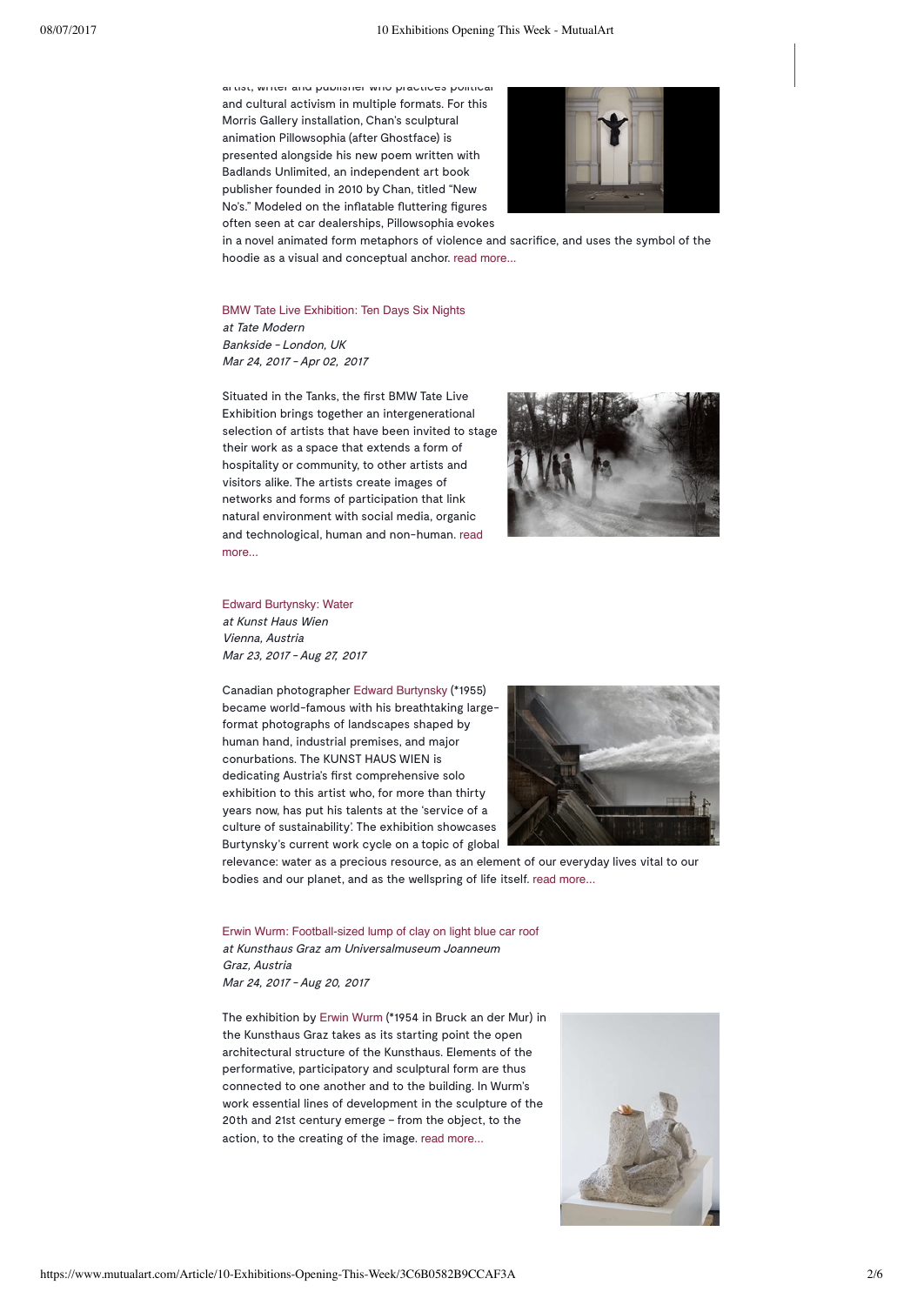at Tim Van Laere Gallery Antwerp, Belgium Mar 23, 2017 - May 12, 2017

Tim Van Laere Gallery is pleased to announce "E.T." VS. "DR. IDEOLOGY" (JOHNNY FUZZY M. SINCLAIR), the third solo exhibition of [Jonathan Meese](https://www.mutualart.com/Artist/Jonathan-Meese/EF1CFE5922B683F7). Jonathan Meese (°1970 Tokyo, lives and and works in Berlin and Hamburg) is renowned for his multi-faceted work, including wildly exuberant paintings, installations, ecstatic performances and a powerful body of sculptures in a variety of media. Apparently effortlessly, he has developed in all genres an independent and at the same time unique vocabulary that gives his work a variety, visual energy and quality which, according to Robert Fleck, has been unheard of since Picasso. [read more...](https://www.mutualart.com/Exhibition/Jonathan-Meese---E-T---VS---DR--IDEOLOGY/62C1F8DF8AD0629B)



[Kemang Wa Lehulere: Bird Song](https://www.mutualart.com/Exhibition/Kemang-Wa-Lehulere--Bird-Song/AD35FF9AFC6F9168) at Deutsche Bank KunstHalle Mitte - Berlin, Germany Mar 24, 2017 - Jun 18, 2017

Kemang Wa Lehulere is one of the most important representatives of a new generation of South African artists who work in many different genres and media in order to develop new perspectives and narrative modes, as well as new forms of political commentary. His work, which now



includes installations in addition to painting, theatre, performance, and actions, focuses on the repressed history of his home country South Africa. [read more...](https://www.mutualart.com/Exhibition/Kemang-Wa-Lehulere--Bird-Song/AD35FF9AFC6F9168)

[Two Stolen Paintings Back in the Museum: Van Gogh Returns](https://www.mutualart.com/Exhibition/Two-Stolen-Paintings-Back-in-the-Museum-/4D1DE2617EBF47F0) at Van Gogh Museum Amsterdam, Netherlands Mar 22, 2017 - May 14, 2017

From 21 March 2017, Van Gogh's 'Seascape at Scheveningen' and 'Congregation Leaving the Reformed Church in Nuenen' will resume their place in the museum's permanent collection. After 14 years these stolen paintings return to the Van Gogh Museum. On 30 September 2016 we announced that two missing Van Gogh paintings have been recovered in the district of Naples, Italy. It concerned the two paintings that were stolen from the Van Gogh Museum in 2002. [read more...](https://www.mutualart.com/Exhibition/Two-Stolen-Paintings-Back-in-the-Museum-/4D1DE2617EBF47F0)



**Share**

### Artists

LUCAS [BLALOCK](https://www.mutualart.com/Artist/Lucas-Blalock/5BE17E5888F64EA9)

[VINCENT](https://www.mutualart.com/Artist/Vincent-van-Gogh/7B9431E0214A25BE) VAN GOGH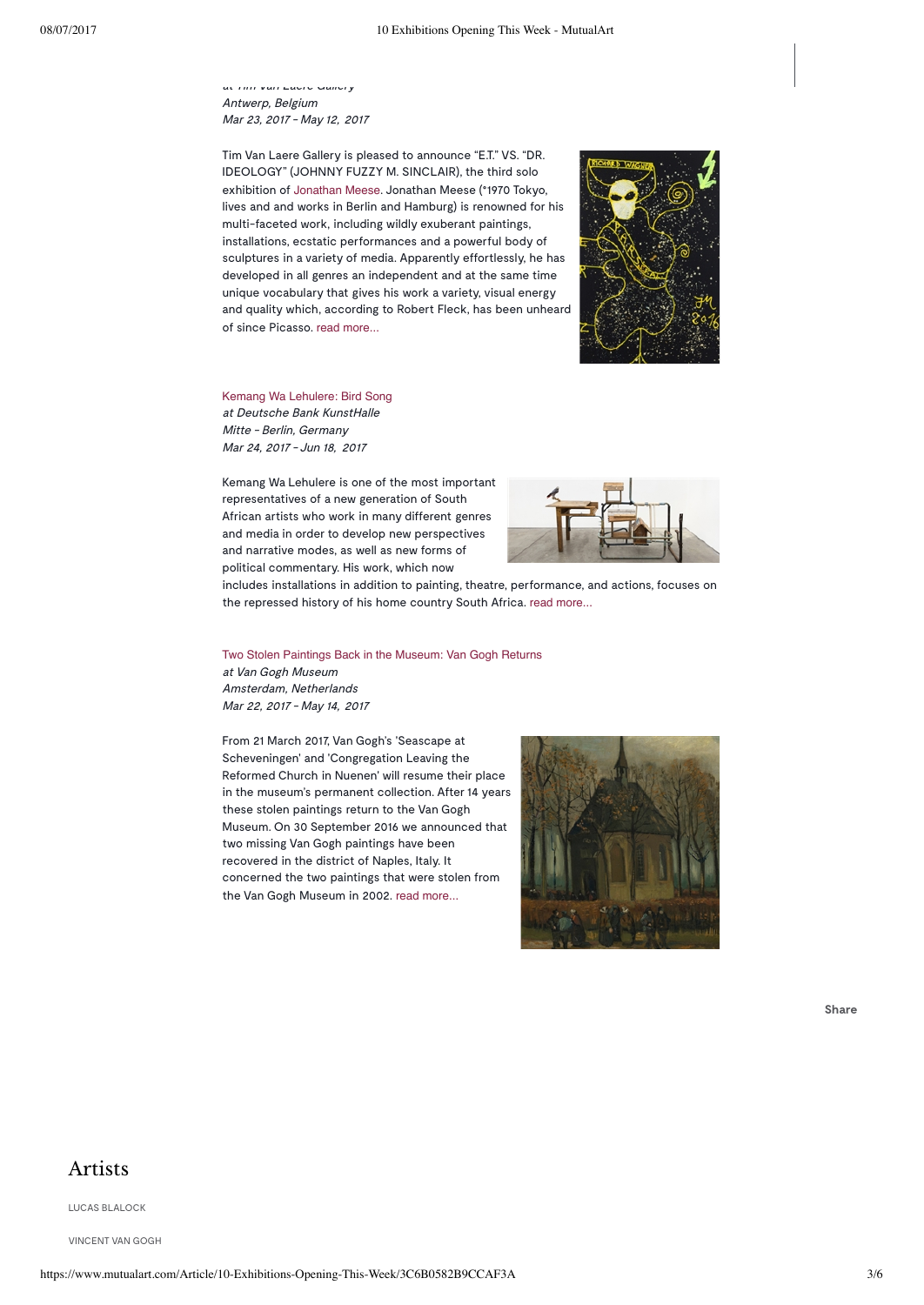KEMANG [WA-LEHULERE](https://www.mutualart.com/Artist/Kemang-Wa-Lehulere/B7B311C11681193D)

[TREVOR](https://www.mutualart.com/Artist/Trevor-Paglen/64D296E21FF7E87B) PAGLEN

ROBERT [SMITHSON](https://www.mutualart.com/Artist/Robert-Smithson/92D2EB7DDE01F33C)

[CARROLL](https://www.mutualart.com/Artist/Carroll-Dunham/17A94FFF651FC061) DUNHAM

JOSEPH [STABILITO](https://www.mutualart.com/Artist/Joseph-Stabilito/87B48BB153B2FB26)

LAURA [OWENS](https://www.mutualart.com/Artist/Laura-Owens/18CA14BC1727EFF9)

JACK [WHITTEN](https://www.mutualart.com/Artist/Jack-Whitten/0A513D1A27186697)

[JONATHAN](https://www.mutualart.com/Artist/Jonathan-Meese/EF1CFE5922B683F7) MEESE

PHILL [NIBLOCK](https://www.mutualart.com/Artist/Phill-Niblock/EC272C9ACC5B9BC0)

[BEATRIZ MILHAZES](https://www.mutualart.com/Artist/Beatriz-Milhazes/4E706CE4C97185BC)

RUTH [VOLLMER](https://www.mutualart.com/Artist/Ruth-Vollmer/000B062D423D2D67)

[ZHANG](https://www.mutualart.com/Artist/Zhang-Peili/51F0B6E1BA3C17A1) PEILI

MATT [MULLICAN](https://www.mutualart.com/Artist/Matt-Mullican/96EE960D51DD3989)

EDWARD [BURTYNSKY](https://www.mutualart.com/Artist/Edward-Burtynsky/22B3655E126D33E9)

[ERWIN](https://www.mutualart.com/Artist/Erwin-Wurm/534CD6995A1CFD51) WURM

TOYIN [ODUTOLA](https://www.mutualart.com/Artist/Toyin-Odutola/B3DEEE6CE57914F0)

WU [TSANG](https://www.mutualart.com/Artist/Wu-Tsang/1168B517B8F55D03)

[MARINA](https://www.mutualart.com/Artist/Marina-Adams/F8B6C153B2928277) ADAMS

HANNA [SANDIN](https://www.mutualart.com/Artist/Hanna-Sandin/0A51BD5D5E74E1DB)

RJ [MESSINEO](https://www.mutualart.com/Artist/RJ-Messineo/7A5533790DAB0DA3)

ANNE TERESA DE [KEERSMAEKER](https://www.mutualart.com/Artist/Anne-Teresa-De-Keersmaeker/B77693E385D3ED31)

[CAMP](https://www.mutualart.com/Artist/CAMP/8C4DBED20C9F8F0F)

ALEX [DODGE](https://www.mutualart.com/Artist/Alex-Dodge/1C2C3FF81F966E5B)

[ISABEL](https://www.mutualart.com/Artist/Isabel-Lewis/435889389443F5F1) LEWIS

FRED [MOTEN](https://www.mutualart.com/Artist/Fred-Moten/47ECC5C433144B1D)

ADAM [NOVAK](https://www.mutualart.com/Artist/Adam-Novak/2F0F5DEB774C54BF)

[CARLOS](https://www.mutualart.com/Artist/Carlos-Casas/54E704FBCF3067AC) CASAS

[LORENZO](https://www.mutualart.com/Artist/Lorenzo-Senni/D9C3ECD8E7ABE139) SENNI

[PEIXUAN](https://www.mutualart.com/Artist/Peixuan-Wang/3B4E6302ABF552EC) WANG

## Galleries & Museums

THE ART [INSTITUTE](https://www.mutualart.com/Organization/The-Art-Institute-of-Chicago/A242C274A275EDCF) OF CHICAGO

DEUTSCHE BANK [KUNSTHALLE](https://www.mutualart.com/Organization/Deutsche-Bank-KunstHalle/53C2EDABF77CDA38)

VAN GOGH [MUSEUM](https://www.mutualart.com/Organization/Van-Gogh-Museum/9E0AA90F7720A3FA)

[KUNST](https://www.mutualart.com/Organization/Kunst-Haus-Wien/4FB5FAC595E2AEEF) HAUS WIEN

KUNSTHAUS GRAZ AM [UNIVERSALMUSEUM](https://www.mutualart.com/Organization/Kunsthaus-Graz-am-Universalmuseum-Joanne/7B26B8AA849FFC6C) JOANNEUM